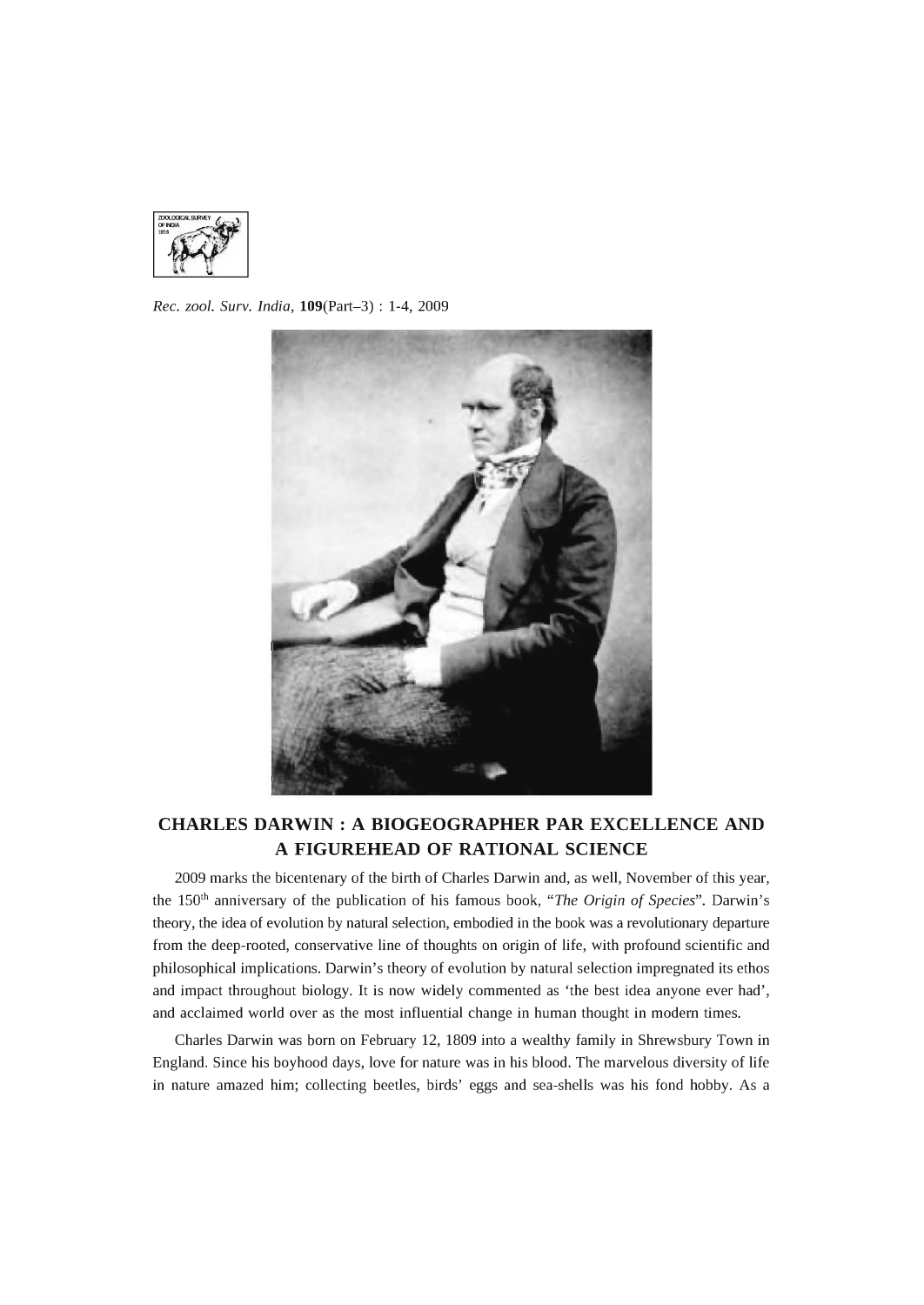student, Darwin disliked the formal schooling, its stifling curriculum, and his frustration persisted until his university training. He tried, and dropped out, a medical education in Edinburgh. He joined the Anglican clergy at Cambridge and though he graduated in it, he was a misfit in that field too.

Darwin's innate drive to delve deep into the intricacies of the natural world and his zeal in geology inspired him to travel. His reputation as a naturalist earned him a place on a round-theworld trip on HMS Beagle, the British frigate, which primed him for his revolutionary ideas on evolution. The voyage took nearly five years from 1831 to 1836. Darwin spent two-thirds of his time on land, largely in the South American wilderness of Brazil, Argentina, Chile and remote areas such as the Galapagos Islands. During his expedition of the un-chartered frontiers of the continents and islands, Darwin was virtually in wonderlands amazingly observing, noting and collecting innumerable fossils and specimens, many of them unfamiliar and never before seen. Darwin was a precise and patient observer; ample evidences of changes that the Earth, climate and species had undergone over the geological times were unfolding before him. Darwin filled numerous notebooks with detailed observations on geology, fossils, plants and animals. The puzzling distribution of plants and animals in South America and the Galapagos Islands stirred his intellectual mind to question how species originated.

Darwin could send and receive mail from almost anywhere in the world since England was a thriving colonial power at that time, with a network of ships that literally spanned the globe. Darwin shipped crates of strange fossils/specimens of plants and animals, including detailed descriptions and geological observations, to Prof. Henslow, his Cambridge mentor. Despite his far flung isolation from the scientific community, the voyage helped Darwin move into their elite circle. Darwin was one among them when he got back to England, not just as an accomplished observer and collector, but a scientific celebrity, as an established biogeographer and theorist.

The Beagle voyage was "by far the most important event" in Darwin's life. When he set sail, the 22-year-old Darwin was a young graduate, and a budding naturalist. By the time he returned, he was an established naturalist. The Beagle voyage provided Darwin a lifetime of experiences to ponder and metamorphose from a promising observer into a probing theorist.

By the end of his voyage, Darwin was looking at species in a different way, rather than considering them as unique marvels of nature. His intuition prompted him to become inquisitive on how species might be related to one another. Back in England, the relationship between old and new species, as shown in fossils, became one of the main lines of evidence leading to Darwin's theory of evolution.

Before Darwin, the view about the world was different-the world as being stable and unchanging entity. Most people hardly believed humans were part of the natural world; rather nurtured the view that people were created by God to rule over animals, "over the fish of the sea and over the birds of the sky"-the Biblical story of creation. There were bold thinkers, like, Jean-Baptiste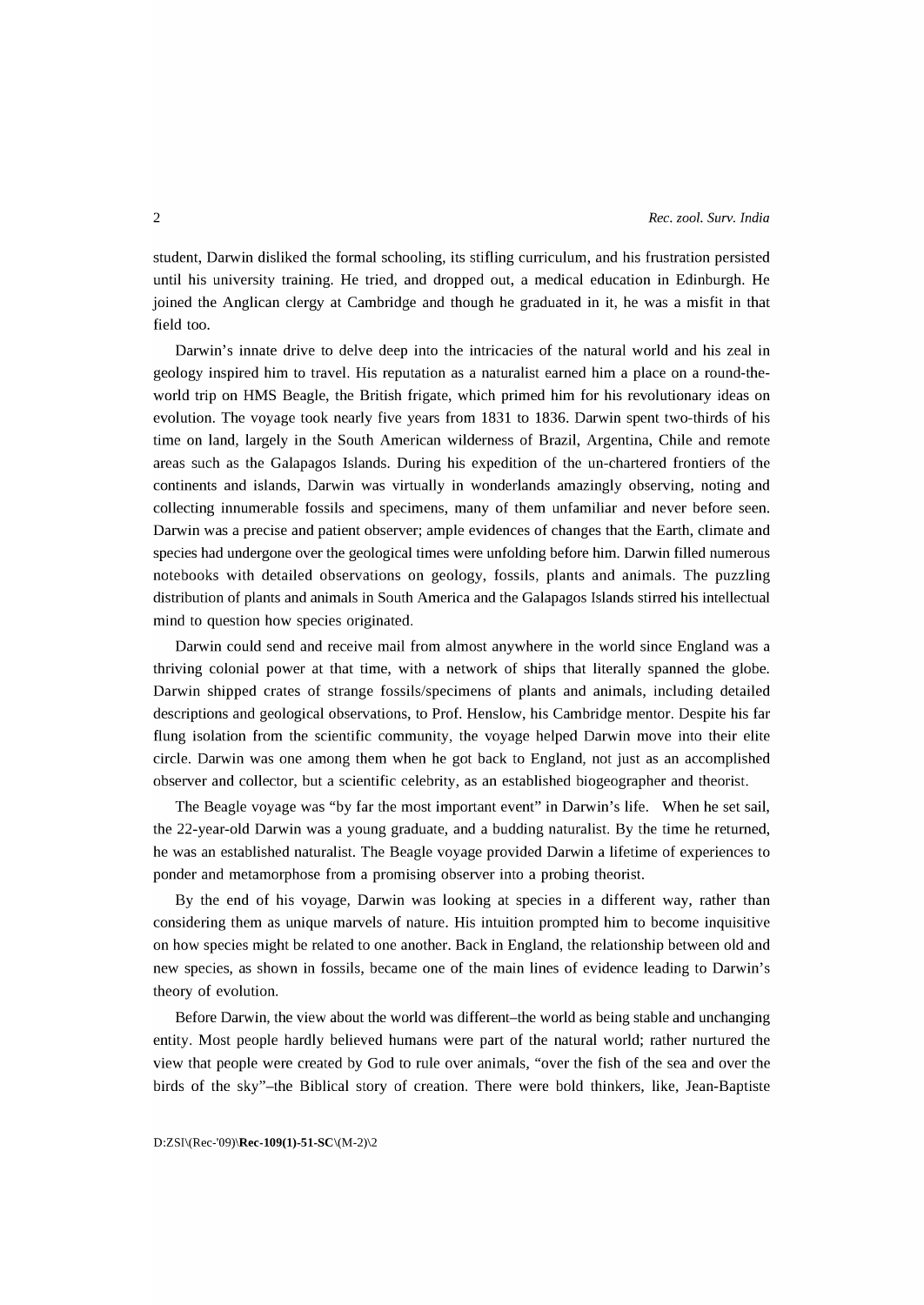Lamarck, who speculated that species had evolved, and that all life shared a common ancestor. But none could convincingly explain how it worked.

Darwin saw the world in a new way. Darwin, shortly after his return from the Beagle-voyage expedition, started formulating his thoughts/ideas on evolution. For his ideas, like, the struggle for existence and natural selection, he drew inspiration from the work of Thomas Robert Malthus, the English economist and demographer, whose principle of population had advocated that human populations always eventually out-run the means to sustain them.

Darwin made voluminous scientific correspondences with eminent scholars and even the back yard of his house became a field laboratory to work out proofs of natural selection. However, Darwin's thoughts on his theory, which remained just in scribbled noting and pencil-sketches of 1842, besides an essay of 1844, got delayed in the form of a solid publication until the late 1850s. *"The Origin* of *Species"* was first published in November 1859 when he was spurred into action by the parallel ideas and work of Alfred Russel Wallace, which hurried Darwin into the synthesis of his work.

*"The Origin* of *Species"* generated far-ranging brain-storms in the scientific world. While Darwin's ideas of evolutionary change and common ancestry were widely accepted, his principal mechanism for change-that is, natural selection-was not, even for a few decades after his death. However, in the mid-20<sup>th</sup> century, Darwin's intellectual legacy was legitimized with the Mendelian genetics in the form of the 'Modern Synthesis', manifesting the impact and influence of Darwin's theory of evolution. Even Alfred Russel Wallace, who had independently coined the same idea of evolution, made his remark: "Mr. Darwin has given the world a new science."

Since 1859, Darwin and his ideas have risen and fallen in favor, especially around 1900 with the fervor over new genetics, and again in the 1950s with the rise of molecular biology. But, the relevance of natural selection time and again resurfaces to reestablish its importance. Darwin's funeral was in 1882. The universal legitimacy and recognition to the Darwin's theory has evoked the impression that as modern science raced forward with high-tech tools and techniques, there was still a place for Darwin's simple, conventional tools-a pencil and paper-keen and curious observation, and, above all, an inventive, analytical mind.

Today, man by his willful selection is capable of producing great results. He can adapt organic beings, plants/animals, to his own use to a great degree of success, subjecting them to accumulate slight but useful variations that are found in nature. But 'Natural Selection' is an omnipotent mechanism incessantly working in nature, which is immeasurably superior to man's feeble and fleeting efforts.

Prof. Janet Browne, the authoress of a two-volume biography of Darwin, has rightly observed that his theory is "the central organizing concept of modern biology-the idea that evolution occurs through natural selection and provides a logical explanation of the diversity of life." The "clarity